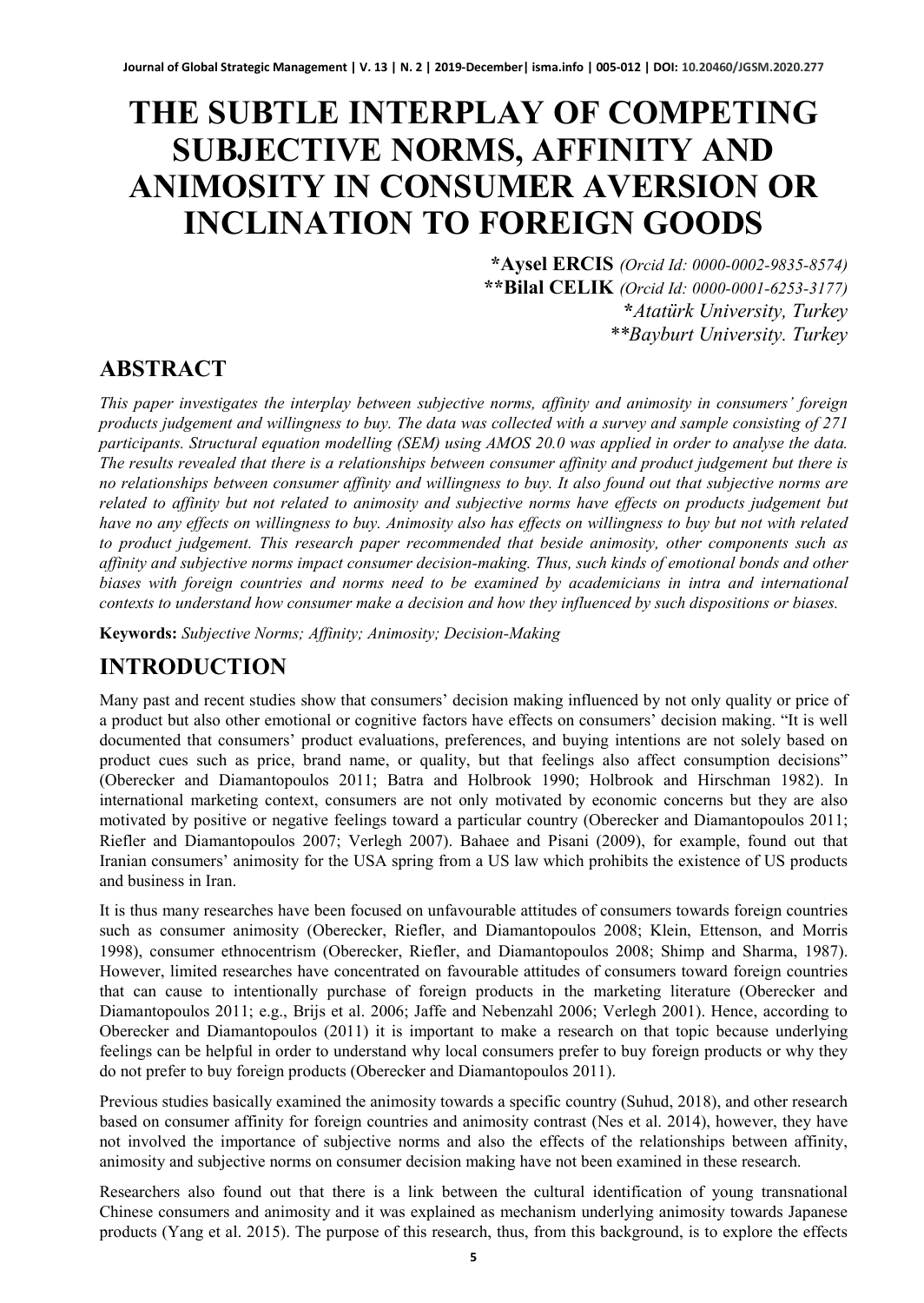of the relationships between consumer affinity, consumer animosity and subjective norms on consumers' foreign products judgements and willingness to buy foreign products. Contextualized in the recent territorial dispute, in this regard, this research examines consumer affinity, animosity and subjective norms from the perspective of young consumers towards American made products. Since, it is important to understand how consumer behave and to develop some strategic recommendations for managers for such cases.

### **LITERATURE REVIEW AND THEORETICAL FRAMEWORK**

Previous studies have revealed that consumer product beliefs (Maher and Mady, 2009; Heslop et al., 2004 and Papadopoulos Heslop, 2003), product evaluations (Maher and Mady, 2009; Heslop et al., 2004; Knight and Calantone, 2000), and willingness to buy (Maher and Mady, 2009; Wang and Lamb, 1980) are affected by cognitions of another country. Thus, in this section, the constructs relating with the consumer behaviour which are called; consumer animosity, consumer affinity and also subjective norms will be reviewed based on the purpose of the research.

### **Subjective Norms (SN)**

Subjective norms (SN) are related to the perceived social pressure and influences to perform or not to perform in a given behaviour (Al-Swidi et all, 2014; O'Neal, 2007; Ajzen, 1991). One another previous research relating with the subjective norms and animosity has revealed that "a product's country of origin will have a normative impact when social norms dictate the desirability of purchasing products based on country of origin (COO). For example, even if a consumer holds positive perceptions of foreign products, social norms might dictate that the purchase of foreign products might be deemed "Un-American" such normative impact has typically been captured in country of origin (COO) studies using consumer ethnocentrism." (Maher and Mady, 2009). It was furthermore argued that in a collective culture as Kuwait, the effects of social norms is a significant point in order to understand consumer behaviour in that consumers in such collective culture care about how other people take their behavior into consideration (Maher and Mady, 2010). Another research also shown that subjective norms have effects more on predicting consumer behaviour intentions rather than attitudes in collectivist societies (Maher and Mady, 2010; Lee and Green, 1991). Based on previous studies, moreover, students who moved to a cosmopolitan cities are more independent rather than those who moved to a non-cosmopolitan cities or never moved to anywhere (Sevincer at al., 2015). Thus, such kinds of small cities are lower cosmopolitan compared to other big cities and the effects of subjective norms might be higher than in big cities. Accordingly, it is claimed that Turkey is a collectivist culture and consumers are concerned about what others think about them while they are consuming, particularly in small cities that are lower cosmopolitan. For this, it is important to examine the effects of subjective norms on not only consumers' emotional bonds with foreign countries like consumer animosity and consumer affinity but also foreign product judgements and willingness to buy foreign product. Thus, based on these explanations the following hypothesis proposed that;

*H1a: Subjective norms will be negatively associated with consumer affinity towards a country. H1b: Subjective norms will be positively associated with consumer animosity towards a country. H1c: Subjective norms will be negatively associated with judgement of products from a foreign country. H1d: Subjective norms will be negatively associated with willingness to buy products from a foreign country.*

### **Consumer Affinity (CAf)**

Cognitive factors such as country beliefs or negative attitudes such as animosity have recognised in past researches generally and because of this tendency the role of positive attitudes or beliefs have been neglected (Toffoli, et al. 2015). Therefore, in order to close this gap, Oberecker and Diamantopoulos (2011) proposed the term "consumer affinity" (CAf) construct which explains consumers' positive emotions for a specific foreign country have effects on consumer buying decision (Toffoli, et al. 2015).

The term "consumer affinity" is defined as; "A feeling of liking, sympathy, and even attachment toward a specific foreign country that has become an in-group as a result of the consumer's direct personal experience and/or normative exposure and that positively affects the consumer's decision making associated with products and services originating from the affinity country." (Oberecker, Riefler, and Diamantopoulos, 2008, p. 26 emphasis added).

According to Oberecker et al. (2008) conceptualization of affinity springs up from the social identity theory and distinction between in-groups and out-groups. Extensively, favouritism of the in-group consider in the marketing literature (Oberecker, Riefler, and Diamantopoulos, 2008; Ashforth and Mael, 1989), and consumer ethnocentrism is an example of in-group bias (Oberecker, Riefler, and Diamantopoulos, 2008, Shimp and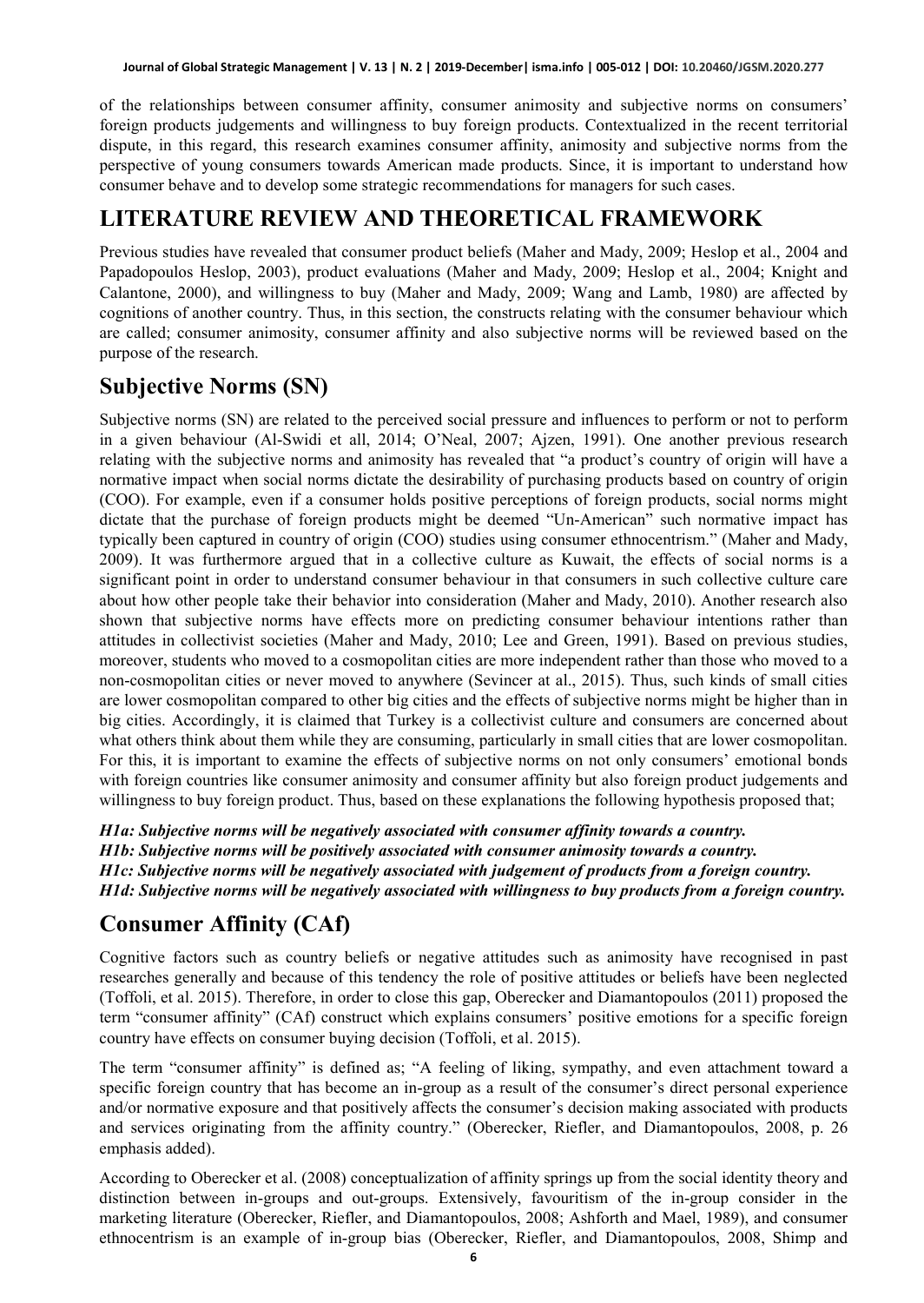Sharma, 1987). Notwithstanding, it is recommended that in social-psychological literature, people are not only negatively biased to all out-groups (Oberecker, Riefler, and Diamantopoulos, 2008; Brewer, 1979) but they are positively towards specific out-groups as well (Oberecker, Riefler, and Diamantopoulos, 2008; Druckman, 1994). Within this framework, people can feel more attachment, sympathy and admiration toward specific outgroups (other nations) (Oberecker, Riefler, and Diamantopoulos, 2008).

To the attitude theory, attitude might be described as "a learned predisposition to respond in a consistently favourable or unfavourable manner with respect to a given object" (Fishbein and Ajzen 1975, p. 6). With regard to this, consumer affinity is examined a favourable and pre-emptively affectively based attitude (Lutz, 1981) and this attitude can influence on consumer behaviour toward a focal foreign country and could be seen in intentions to consume products, services and brands from the affinity country as a result of this behavioural consequences (Oberecker, Riefler, and Diamantopoulos, 2008). It is thus the following hypothesis proposed that;

#### *H2a: Consumer affinity towards a country will be positively associated with the judgments of products from that country*

#### *H2b: Consumer affinity towards a country will be positively associated with the willingness to buy products from that country.*

### **Consumer Animosity (CAn)**

In the marketing literature, animosity is described as "the remnants of antipathy related to previous or ongoing military, political, or economic events" (Klein et al., 1998, p. 90). In other words, consumer animosity is described as the hostility felt toward a specific national origin of a good/product (Cakici and Shukla, 2017; Riefler and Diamantopoulos, 2007). In recent years, on the effects of consumer animosity on consumers' decision making and perception of products perpetrators' country of origin have been received in many researches (Ettenson and Klein, 2005; Klein et al., 1998; Klein, 2002; Nijssen and Douglas, 2004; Maher and Mady, 2010). As a typical example of this, in the South Pacific, French recently tested nuclear bomb and so Australian consumers illustrated animosity against French (Ettenson and Klein, 2005 Maher and Mady, 2010). It is thus, consumer animosity has been a really important topic to discuss in the marketing literature. However, the effects of the relationships between consumer animosity, consumer affinity and subjective norms have not fully included in previous researches.

A typology that has been developed by Jung et al. (2002) and Ang et al. (2004) categorizes animosity based on its sources and locus. It has been distinguished between stable and situational animosity based on the sources of animosity and also has been defined according to the locus of manifestation, national and personal animosity (Ang et al. 2004). The stable animosity is driven by historical events such as military or economics antagonism between countries, whilst the situational animosity is motivated by a specific event. However, it can evolve from the situational animosity to the stable animosity over time toward a particular country (Perviz et al. 2014). In a study, Ettenson and Klein (2005) examined Australian consumers' animosity toward French at two points in time. The first measurement was conducted during nuclear testing by French in the South Pacific and the second measurement was conducted after one year. As a result of these measurements, the existence of situational animosity has been confirmed and it was also confirmed that animosity is a dynamic concept because it was observed that the level of animosity was lower in the second Ettenson and Klein (2005). As mentioned, Ettenson and Klein (2005) defined the animosity as national animosity at the macro level and personal animosity at the micro level. As reported by Rose et al. (2009) there is no link between consumer animosity and judgement of product quality. Nevertheless, as stated in another research, there is a negative link between consumer animosity associated with and product judgement of domestically made products across subcultures within a specific nation (Rose et al., 2009; Shoham et al., 2006).

They recommended that the findings might be resulted from the use of goods and services that are made domestically as such goods and services cannot be explained separately from the culture (Rose et al., 2009; Shoham et al., 2006). It was, however, claimed that these findings might be explained by the other conceptual differences (Rose et al., 2009). Moving from these explanations, thus, the following hypothesis proposed that;

#### *H3a: Consumer animosity towards a country will be negatively associated with the judgment of products from that country.*

*H3b: Consumer animosity towards a country will be negatively associated with the willingness to buy products from that country.*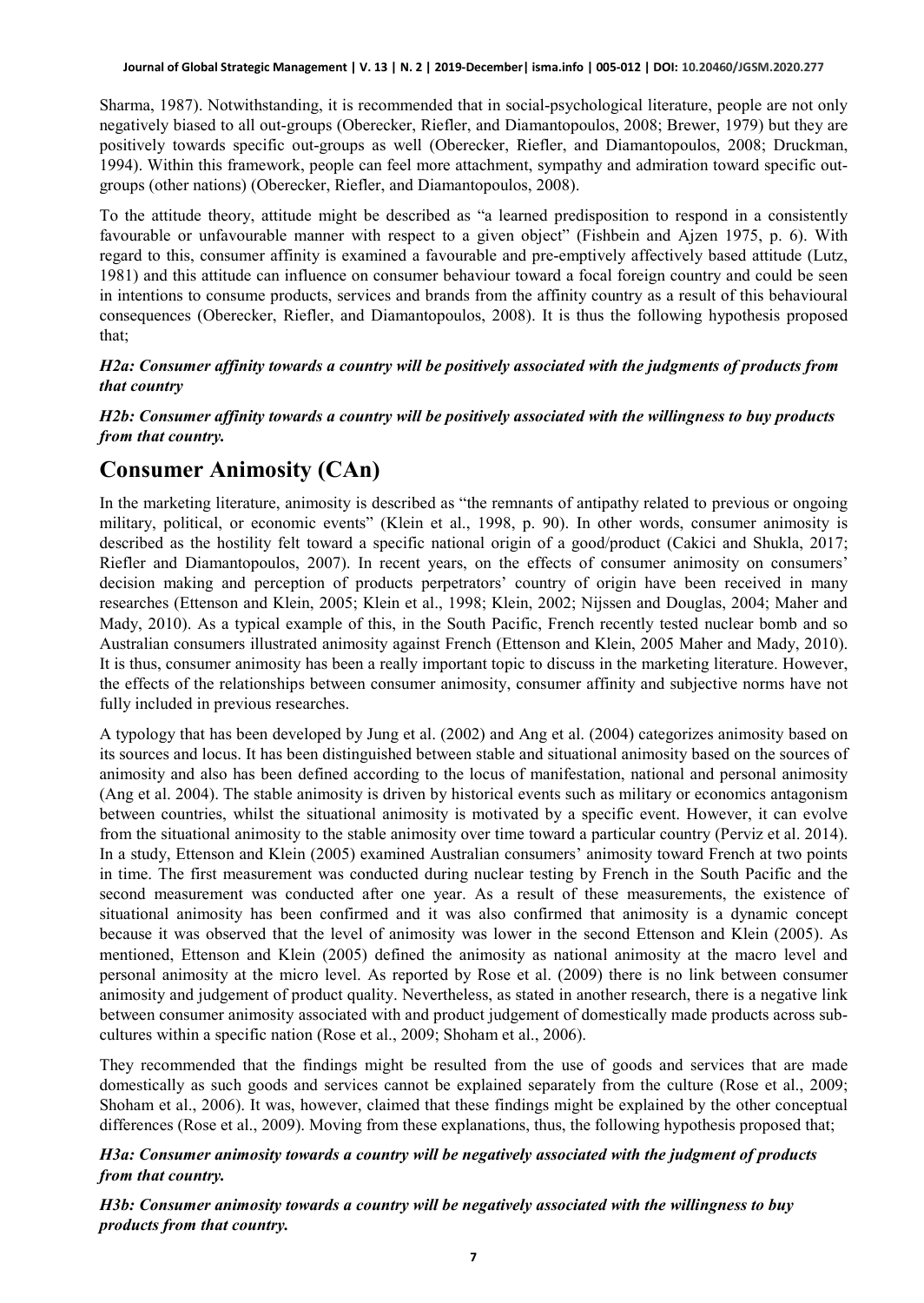

**Figure 1.** The conceptual model

#### **RESEARCH METHOD**

#### **Sample and Data Collection**

The data was collected during January and February of 2019 in Bayburt, the city was chosen as it is the smallest city in Turkey. As mentioned, based on previous research, students who moved to a cosmopolitan cities are more independent rather than those who moved to a non-cosmopolitan cities or never moved to anywhere (Sevincer at al., 2015). So, these kinds of small cities are lower cosmopolitan and in such a small cities, the effects of subjective norms higher than in big cities. In order to collect the data, simple random sampling (SRS) was implemented since it is a basic sampling method and give an equal opportunity for every possible case of size n, which come from a population of size N, thus, and in such a way that every possible simple of size has an equal chance to be selected (Meng, 2013). In total, 275 respondents participated in survey, but, 4 of the questionnaire have been eliminated due to missing data and finally there were 271 analysed. 55.4 % of the participants were female while, 44.6 % were male. This research mainly focused on the effects of the relationships between animosity, affinity and subjective norms on young consumers' foreign products judgement and purchasing behaviour. Thus, the sample included predominantly young participants 93.4 % within age group between 18 and 25, the monthly income of the vast majority of participants 83.4 % were from 1301 to 2000 TL. These data means that the procedures fulfilled the aim of the research.

#### **Analyses**

To analyse the data, consumer animosity and affinity scales were adopted from Wongtada et al. (2012) and for the consumer animosity 4 items and for the consumer affinity 17 items were used. These items uses to analyse general Personal Stable Animosity (General Animosity) and People Affinity, Technology and Innovation Affinity (Technology Affinity) and Business Achievement (Business Affinity). The research does not include National Stable Animosity (general animosity, economic animosity, political animosity) and Scenery and Infrastructure Affinity, Education Affinity this is because of the purpose of the research. The scale of subjective norms was adopted from Lee and Green (1991) and 4 items were used. The scale of the product judgment and the willingness to purchase were adopted from Riefler and Diamantopoulos (2007) and for the product judgement 5 items and for willingness to buy foreign product 6 items were used. Totally, 36 items were used for the purpose of the research. The questionnaires were first translated from English into Turkish. To translate the questionnaires the "Back Translation Technique" was used. The "Back Translation", which is a process of translating the documents commonly used to check the accuracy of translation in survey research (Douglas and Craig, 2007). After that the pre-test was done to eliminate the problems caused by language differences to make the questionnaires more understandable. After the pre-test, the problems caused by language differences were eliminated, and the questionnaire was started to be applied on the selected sample. The Likert-scale with the "1=Strongly Disagree" to "5=Strongly Agree" type was used to measure the items.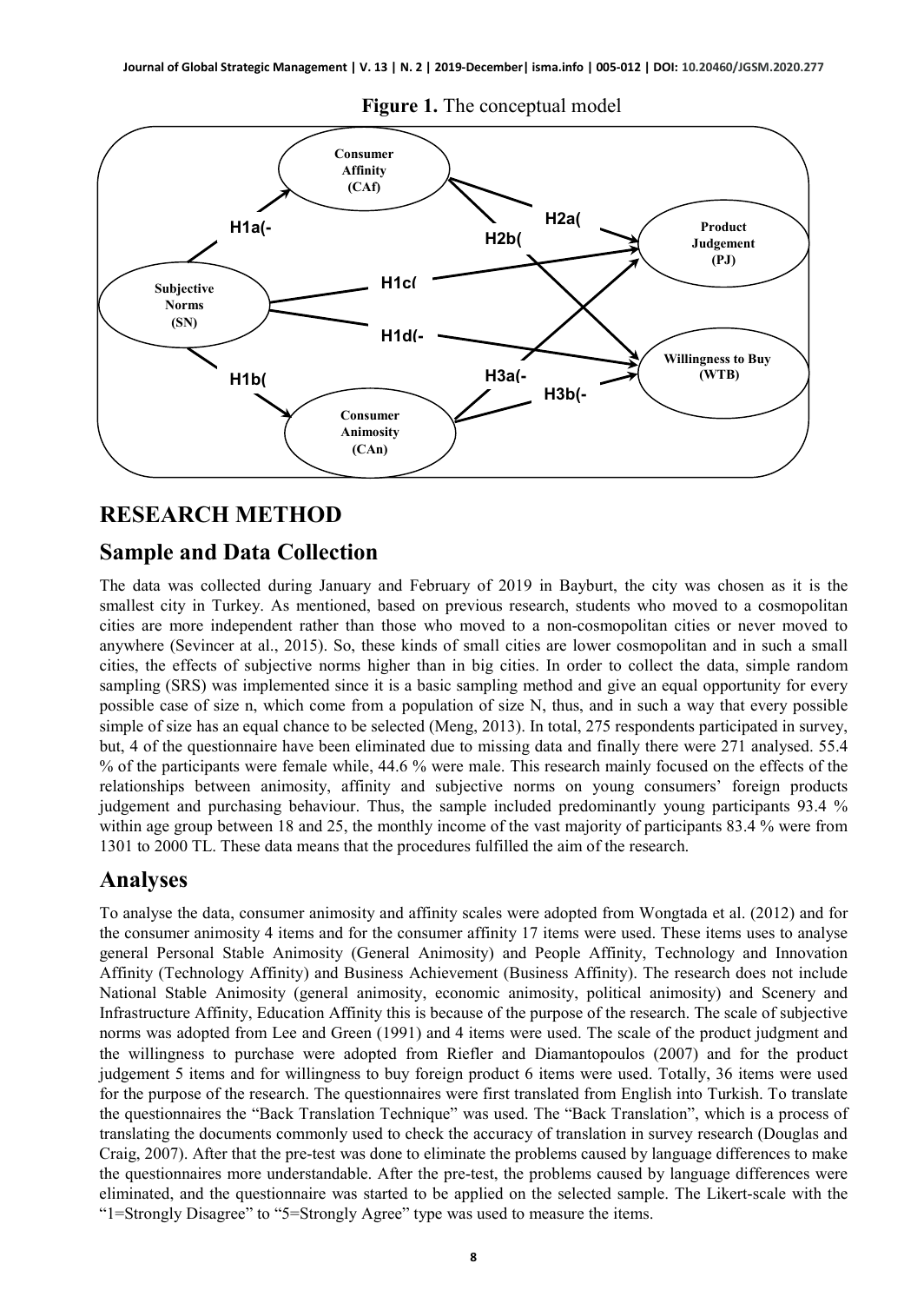# **FINDINGS**

The data was analysed using AMOS 20.0 pocket program and Structural Equation Model (SEM) was performed in line with the purpose of the study. To analyse the model fit, Confirmatory Factor Analysis (CFA) was implemented first of all. After that the hypotheses were analysed. The CFA results revealed that  $(\chi^2 =$ 433.858, df = 235,  $\chi^2$ /df = 1.846, p < 0.001, GFI = 0.883, CFI = 0.926, TLI = 0.913, RMSEA = 0.056) with reference to the previous study by Hair et al. (2006) recommended that CFI can be 0.92 or greater and RMSEA might be 0.07 or less. Also, the following results obtained, which might be seen below Table 1, supported by the literature (Erdogan, Aydın and Kirmizi, 2019; Meydan and Şeşen, 2015; Uğurlu, 2014; Kline, 2005; Cole, 1987). Accordingly, measurements items are reliability and validity. After the CFA, the proposed model of the research was tested as seen below Figure 2.

| Indices               | Value   | Acceptable fit                |
|-----------------------|---------|-------------------------------|
| Chi-Square $(\chi^2)$ | 433.858 |                               |
| df                    | 235     |                               |
| $(\chi^2)/df$         | 1.846   | $\chi^2 \leq 5$               |
| <b>RMSEA</b>          | 0.056   | $0.05 \leq$ RMSEA $\leq 0.08$ |
| <b>NFI</b>            | 0.853   | $0,80 \leq NFI \leq 0,95$     |
| <b>CFI</b>            | 0.926   | $0.90 \leq CFI \leq 0.97$     |
| <b>GFI</b>            | 0.883   | $0.80 \leq$ GFI $\leq 0.95$   |

|  | Figure 2: Assessment of Structural Model |  |  |
|--|------------------------------------------|--|--|
|--|------------------------------------------|--|--|



**Table 1:** Summary of Hypotheses Test Results

| <b>Hypothesis</b><br>No.                                                        | <b>Structural Path</b> | <b>Standardized</b><br><b>Regression</b><br>Weight $(\beta)$ | Critical<br>Ratio $(C.R.)$ | <b>Result</b> |  |
|---------------------------------------------------------------------------------|------------------------|--------------------------------------------------------------|----------------------------|---------------|--|
| H <sub>1</sub> a                                                                | $SN \rightarrow CAf$   | .355                                                         | $3.280*$                   | Supported     |  |
| H1b                                                                             | $SN \rightarrow CAn$   | $-.114$                                                      | $-1.2383$                  | Not Supported |  |
| H1c                                                                             | $SN \rightarrow PI$    | .389                                                         | $3.602**$                  | Supported     |  |
| H1d                                                                             | $SN \rightarrow WTR$   | .065                                                         | .628                       | Not Supported |  |
| H2b                                                                             | $CAf \rightarrow PJ$   | .463                                                         | $5.395**$                  | Supported     |  |
| H2a                                                                             | $CAf \rightarrow WTB$  | $-.054$                                                      | .662                       | Not Supported |  |
| H3a                                                                             | $CAn \rightarrow PJ$   | $-.101$                                                      | $-1.626$                   | Not Supported |  |
| H3b                                                                             | $CAM \rightarrow WTB$  | .246                                                         | $3.064*$                   | Supported     |  |
| **p<0.001, * p<0.05, Supported=Significant and Not Supported = Not Significant. |                        |                                                              |                            |               |  |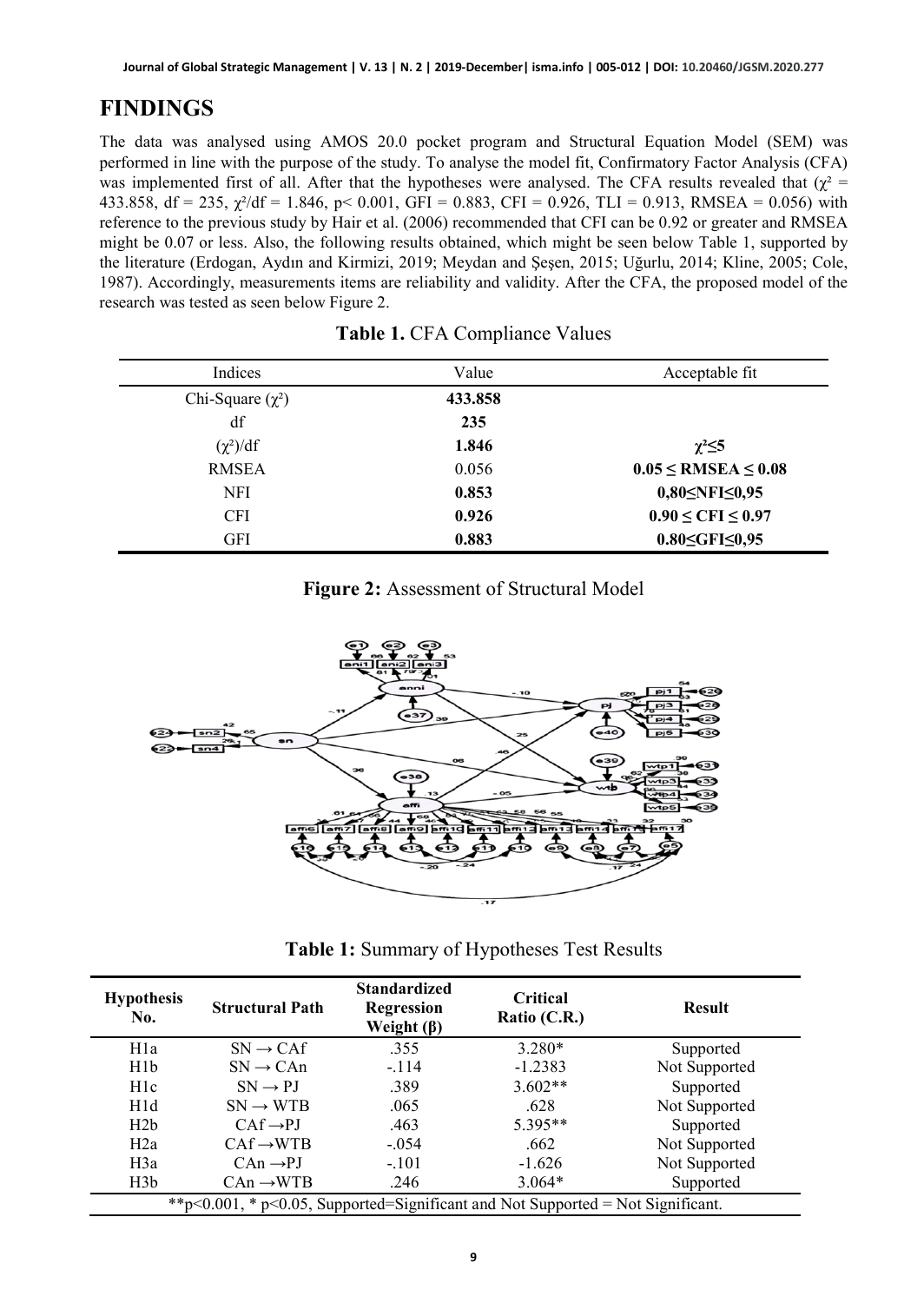## **CONCLUSION AND DISCUSSIONS**

The findings of previous researches revealed that there is a positive correlations between consumer affinity and product judgement in intra and international contexts and consumer affinity stronger than consumer animosity in terms of product judgement however not with respect to willingness to buy (Asseraf and Shoham, 2016). The findings of this study also supported the previous findings that consumer affinity correlates positively with product judgement. Unlike previous studies, the impact of subjective norms on consumer affinity and animosity were analysed in this research to understand consumers' foreign product judgements and willingness to buy in more detail. The (H1a), which has been supported by the results stated that the subjective norms is negatively related to consumer affinity. Subjective norms have effects on consumer affinity particularly in small cities which are lower cosmopolitan and not totally open for new experiences as mentioned. Thus, this argument supported by the results because this study was carried out in a small city. However, it is one of the reason but not enough to explain affinity construct totally. Thus, these results should be explained in detail in order to understand consumer behavior. The (H1b), which has not been supported by the results, proposed that subjective norms is positively related to consumer animosity. The research findings of Akdogan et al. (2012) explained that consumer animosity influence consumer willingness to buy foreign products and they also mentioned consumer animosity have negative effects on consumer re-purchase intention of foreign products. Also, our finding that coincide with previous findings that the consumer animosity is negatively related to willingness to buy foreign products. However the results revealed that consumer animosity is not related to product judgement, as reported by Rose et al. (2009) there is no link between consumer animosity and judgement of product quality.

Maher and Mady (2010), in their research, found out the negative relationship between subjective norms and willingness to buy however the results of this research did not support this argument. Interestingly, the results showed that there is a relationships between subjective norms and foreign product judgement. It explains that consumers are influenced by subjective norms in terms of product judgement however, they still prefer to buy foreign product. It may also means that consumers who live in small and less cosmopolitan places do not hesitate to buy what they want as a result, even if they pay attention to what others think of themselves. Personal characteristics and/or personal expectations and preferences can exceed the expectations of the environment.

It is suggested that human dispositions that can influence consumer choices in diverse purchasing situations should not be ignored by companies and particularly multinational companies in order to overcome the complex problems. As, competitions are tough in international markets therefore, marketers should take into considerations such kinds of dispositions when they develop marketing strategies to enter an international market. Furthermore, Consumer preferences and choices are influenced by personality and culture traits and because of their important role on consumer decision making marketers should pay attention on such variables (Leonidou, et al. 2019) to compete with competitor and successful in international markets and increase their marketing performance. It is also discussed that the effects of affinity on demand merits investments in nation branding (Nes et al., 2014; Kotler and Gertner, 2002). Thus, nation can compete by using affinity construct in attracting tourist and factories for the exports and developing consumer affinity can contribute the nation brand equity finally.

Regarding the future research, the interplay of competing consumers' emotional bonds with foreign countries like subjective norms, affinity, and animosity and also other variables such as ethnocentrism, national-global consumer identity that play an important role in consumer behaviour should be examined in further researches. Personality traits need also be assessed in this context because a few studies of this type have interestingly included personal characteristics among other components. Because of that there is a gap in marketing literature and researchers need to focus on this gap. The moderating role of cultural intelligence should also be tested in this conceptual model to understand the effect of these kinds of components of consumer behaviour or emotional bonds with foreign countries on consumer decision making. Nes et al. (2014) claimed that consumer affinity is associated with actual product ownership however, the relationship between affinity and actual product ownership has not been examined in this research. It is another important point that is need to be assessed in future research with other components.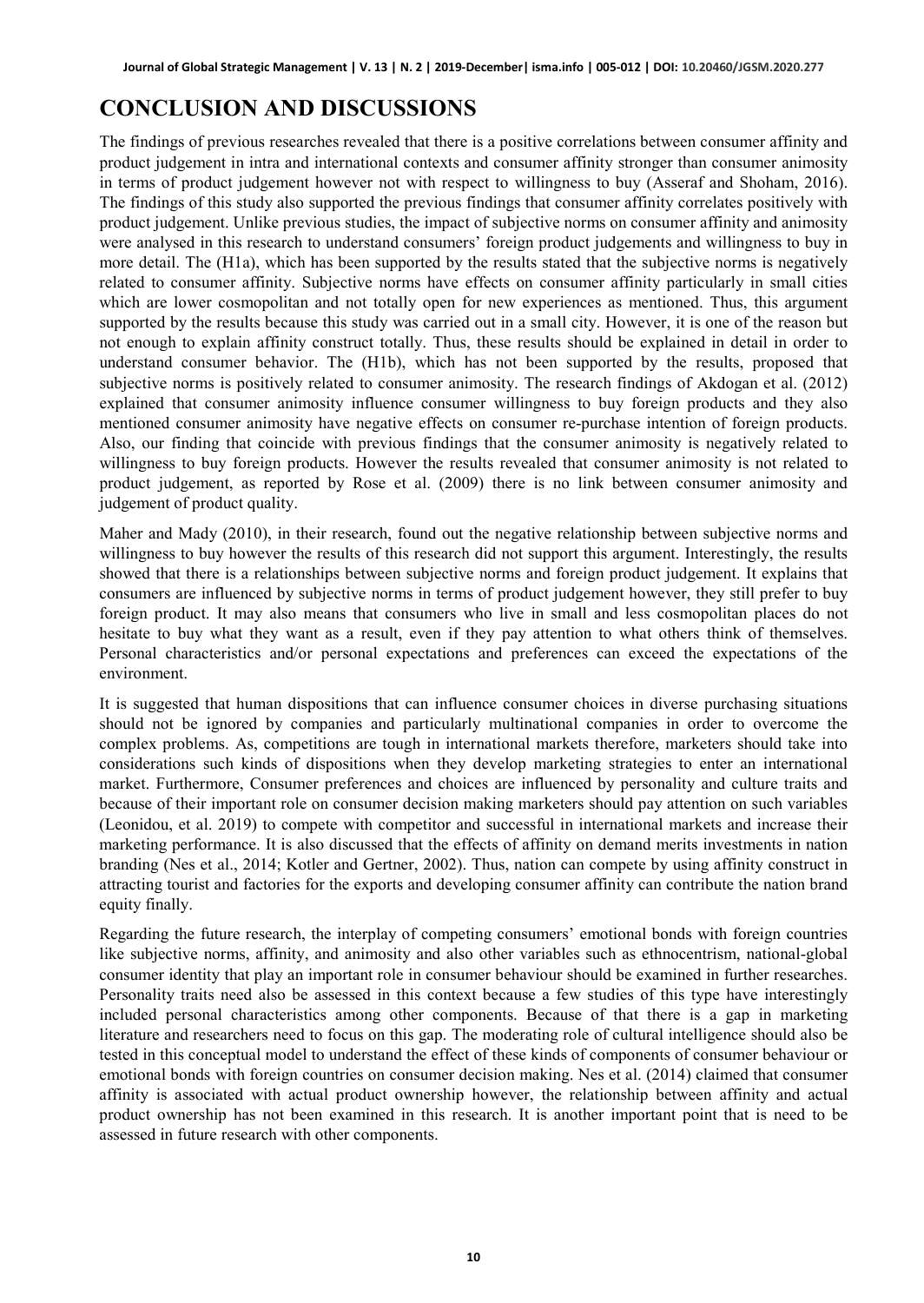### **REFERENCES**

Abdullah Al-Swidi, Sheikh Mohammed Rafiul Huque, Muhammad Haroon Hafeez and Mohd Noor Mohd Shariff, (2014). The role of subjective norms in theory of planned behavior in the context of organic food consumption, British Food Journal,  $116(10)$ ,  $1561 - 1580$ .

Ajzen, I. (1991). The theory of planned behavior, Organizational Behavior and Human Decision Processes, 50(2), 179-211.

Akdogan, M.S., Kaplan, M., Ozgener, S. and Coskun, A. (2012). The effects of consumer ethnocentrism and consumer animosity on the re-purchase intent: The moderating role of consumer loyalty. Emerging Markets Journal, 2(1), 1-12.

Ashforth, Blake E. and Fred Mael (1989) Social Identity Theory and the Organization, Academy of Management Review, 1, 4 (1), 20-35.

Bahaee, M. and Pisani, M.J. (2009), Iranian consumer animosity and US products: a witch's brew or elixir? International Business Review 18(2):199-210

Batra, Rajeev and Morris B. Holbrook (1990). Developing a Typology of Affective Responses to Advertising, Psychology and Marketing, 7 (1), 11–25.

Brewer, Marilynn B. (1979). In-Group Bias in the Minimal Intergroup Situation: A Cognitive-Motivational Analysis, Psychological Bulletin, 86 (2), 307-324.

Cakici, N. Meltem and Shukla, Paurav (2017). Country-of-origin misclassification awareness and consumers' behavioral intentions: Moderating roles of consumer affinity, animosity, and product knowledge, International Marketing Review, DOI: 10.1108/IMR-08-2015-0178.

Cole, D.A. (1987). Utility of confirmatory factor analysis in test validation research. Journal of Consulting and Clinical Psychology, 55, 1019-1031.

Druckman, Daniel (1994). Nationalism, Patriotism, and Group Loyalty: A Social Psychological Perspective. Mershon International Studies Review, 38 (1), 43-68.

Erdogan, Z. B., Aydın, B. and Kirmizi, D. (2019). Which Is The Moderator Of Ethnocentrism: Country Or Product Image? Tourism, Leisure and Global Change, 5, p. 162-178.

Ettenson, R. and Klein, J.G. (2005). The fallout from French nuclear testing in the South Pacific –a longitudinal study of consumer boycotts. International Marketing Review, 22(2), 199-224.

Fishbein, Martin and Icek Ajzen (1975). Attitude, Intention and Behavior: An Introduction to Theory and Research. Reading, MA: Addison-Wesley.

Hair, J., Black, W.C., Babin, B.J., Anderson, R.E. and Tatham, R.L. (2006), Multivariate Data Analysis, 6th ed., Prentice-Hall, Englewood Cliffs, NJ.

Heslop, L.A., Papadopoulos, N., Dowdles, M., Wall, M. and Compeau, D. (2004). Who controls the purse strings: a study of consumers' and retail buyers' reactions in an America's FTA environment. Journal of Business Research, 57(10), 1177-88.

Jung, K., Ang, S.H., Leong, S.M., Tan, S.J., Pornpitakpan, C., & Kau, A.K. (2002). A typology of animosity and its cross-national validation. Journal of Cross-Cultural Psychology, 33 (6), 525–539.

Klein, J.G., Ettenson, R. and Morris, M.D. (1998). The animosity model of foreign product purchase: an empirical test in the People's Republic of China. Journal of Marketing, 62(1), 89-100.

Klein, Jill G., Richard Ettenson, and Marlene D. Morris (1998). The Animosity Model of Foreign Product Purchase: An Empirical Test in the People's Republic of China. Journal of Marketing, 62, 89–100.

Kline, R. B. (2005). Principles and practice of structural equation modelling (2. baskı). New York: The Guilford Press.

Knight, G.A. and Calantone, R.J. (2000). A flexible model of consumer country-of-origin perceptions. International Marketing Review, 17 (2/3), 127.

Kotler, P., & Gertner, D. (2002). Country as brand, product, and beyond: A place marketing and brand management perspective, Journal of Brand Management, 9, 249–261.

Lee, C. and Green, R.T. (1991). Cross-cultural examination of the Fishbein behavioral intentions model. Journal of International Business Studies, 22(2), 289-305.

Lejla Perviz, Tina Geč, Irena Vida, Tanja Dmitrović (2014). The Origins and Consequences of Consumer Animosity in Slovenia: A Qualitative Study. Economic and Business Review, 16(2), 133–161